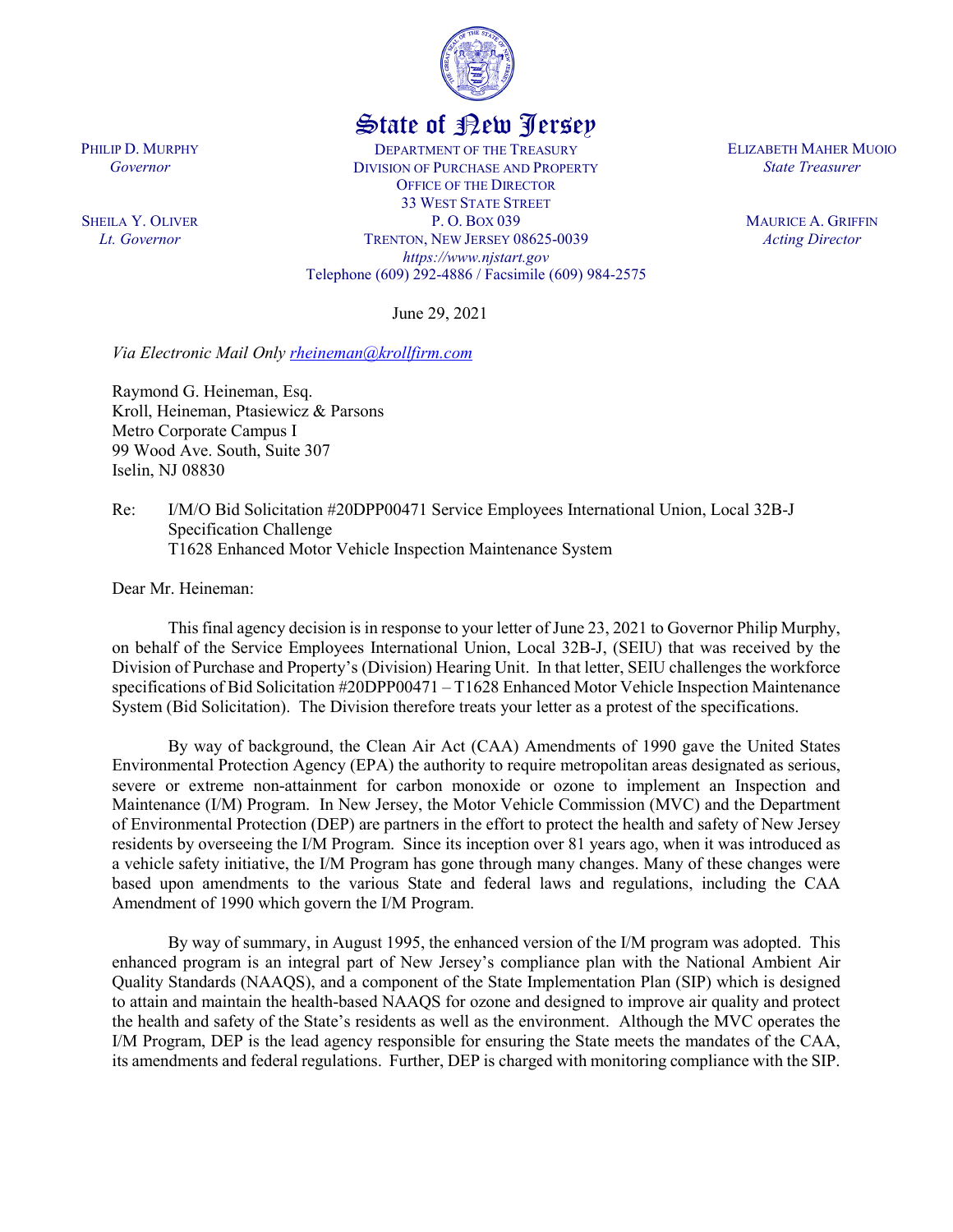In August 1998, the State awarded a contract to privatize the centralized vehicle inspection program. The contractor retrofitted/built and equipped 132 inspection lanes, designed and built a vehicle inspection database, and assumed the operation of the Centralized Inspection Facilities (CIFs). Private Inspection Facilities (PIFs) remain part of New Jersey's I/M program. The current I/M program is considered a hybrid system, meaning it utilizes both CIFs and PIFs. There are approximately 2,100,000 emission inspections performed annually.

On August 28, 2019, the Division's Procurement Bureau (Bureau) issued the Bid Solicitation on behalf of MVC and DEP. Bid Solicitation § 1.1 *Purpose and Intent*. The purpose of the Bid Solicitation is to solicit Quotes for implementing the next generation Motor Vehicle Inspection and Maintenance program (NGSystem). The Inspection and Maintenance program is the mandatory periodic inspection of vehicles to assure compliance with standards established by the State and the federal government. *Ibid.* The intent of this Bid Solicitation is to award a Master Blanket Purchase Order (Blanket P.O. or Contract) to that responsible Vendor {Bidder} (Bidder) whose Quote, conforming to this Bid Solicitation, is most advantageous to the State, price and other factors considered. *Ibid.* Bid Solicitation Section 7.2 *Final Blanket P.O. Award.*

Pursuant to Bid Solicitation Section 1.3.4 *Mandatory Site Visit*, a Mandatory Site Visit was held on September 15, 2019. To be eligible to submit a Quote, potential Bidders were required to attend the site visit at each of the three identified locations:

- 1. Bakers Basin Inspection Facility 3200 Brunswick Pike Rte. 1 North, Lawrenceville, NJ 08648 (6-lane station built in 1956)
- 2. Flemington Inspection Facility 181 Routes 31 & 202, Ringoes, NJ 08551 (3-lane station built in 1978)
- 3. Washington Inspection Facility Route 31 North and Pershing Avenue, Washington, NJ 07882 (1-lane station built in 1938)

On September 17, 2021, Bid Amendment #1 was posted identifying those potential Bidders who participated in the Mandatory Site Visit. Thereafter, on October 29, 2019, Bid Amendment 2 was posted which solicited information on whether potential Bidders desired to participate in additional site visits. Based upon the responses received, Bid Amendment 3 was posted that identified the follow Optional Site Visits scheduled as follows:

| <b>Monday 11/18/19</b> | <b>Tuesday 11/19/19</b> | Wednesday 11/20/19 | <b>Thursday 11/21/19</b> |
|------------------------|-------------------------|--------------------|--------------------------|
| Newton                 | Newark                  | Lakewood           | Manahawkin               |
| Randolph               | Rahway                  | Southampton        | Cape May                 |
| Wayne                  | Kilmer                  | Cherry Hill        | Millville                |
| Paramus                | So. Brunswick           | Deptford           | Salem                    |
| Lodi                   | Eatontown               | Winslow            |                          |
| Secaucus               | Freehold                | Mays Landing       |                          |

In addition to the site visits, potential Bidders were permitted to submit questions and/or proposed modifications to the Bid Solicitation and State of New Jersey Standard Terms and Conditions through the *NJSTART* eProcurement System by September 18, 2019. Bid Solicitation 1.3.1 *Electronic Questions and*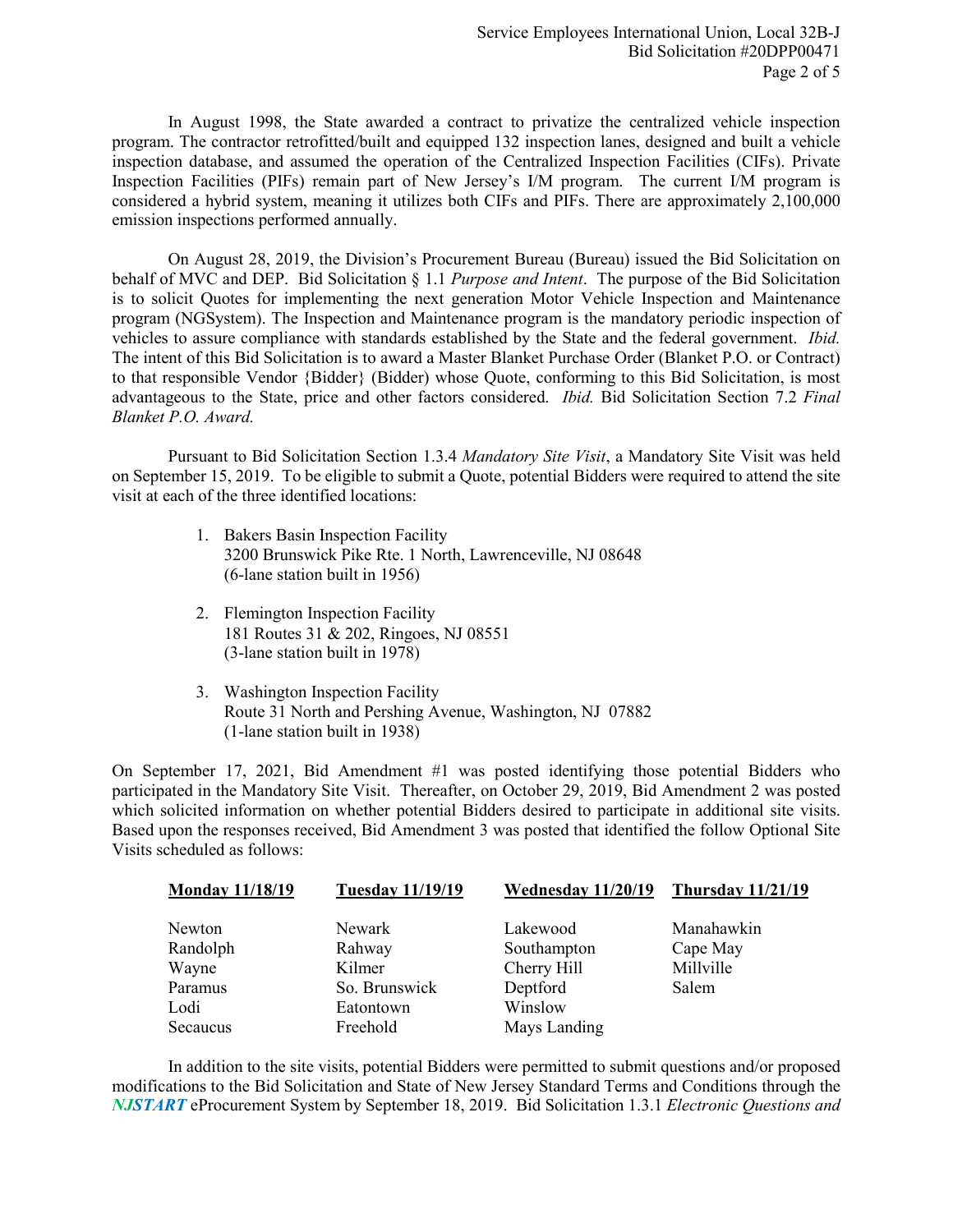*Answer Period.* On December 27, 2019, the Bureau issued Bid Amendment #4 responding to 48 questions received; on March 18, 2020, the Bureau posted Bid Amendment #6, responding to an additional 103 questions. Thereafter, the Bureau permitted potential Bidders to submit a second round of Questions through June 1, 2020 and then a third round of Questions through March 12, 2021. On August 19, 2020, the Bureau posted Bid Amendment #9, responding to eight questions received regarding Bid Solicitation Section 3.14 *Workforce*. On March 1, 2021 and April 16, 2021, the Bureau posted Bid Amendments #14 and #15 respectively responding to the remaining questions received during the second and third round of Q&A.

On June 23, 2021, SEIU submitted a challenge to the workforce specifications of the Bid Solicitation.<sup>[1](#page-2-0)</sup> In consideration of SEIU's specification challenge, I have reviewed the record of this procurement, including the Bid Solicitation, relevant statutes, regulations and case law. This review has provided me with the information necessary to determine the facts of this matter and to render an informed final agency determination regarding SEIU's specification challenge.

To respond to SEIU's protest requires a brief review of the Federal Clean Air Mandate Compliance Act (Act) which was enacted by the New Jersey Legislature in 1995. In part, the Act states that

> … The Legislature further finds and declares that the inspection and maintenance program being imposed by the Environmental Protection Agency pursuant to the federal law will be expensive and burdensome on the citizens of this State, but that the alternative to adopting this program is a series of federal sanctions that would result in the loss of federal highway monies, more stringent permitting criteria for industry and the imposition of an air pollution control program by the Environmental Protection Agency.

> The Legislature further finds and declares that it would not adopt this enhanced motor vehicle inspection and maintenance program if the federal government were not forcing such action by the threat of the abovementioned sanctions.

> The Legislature further finds and declares that it shall take this opportunity to improve the existing motor vehicle inspection system by authorizing competitive contracting for or privatization of motor vehicle inspections and making other necessary legislative reforms to the provisions of Title 39 of the Revised Statutes.

[N.J.S.A. 39:8-42, emphasis added.]

 $\overline{\phantom{a}}$ 

With the move toward privatizing the State's inspection and maintenance program, the Senate Committee reviewing the Bill (S1700, dated February 6, 1995) recognized that a number of state employees

<span id="page-2-0"></span><sup>&</sup>lt;sup>1</sup> On May 25, 2021, Parsons Environment and Infrastructure Group, Inc. (Parsons), the current Vendor {Contractor} submitted a challenge to the certain specifications of the Bid Solicitation. In part, Parsons claimed that the Bid Solicitation provided inaccurate/incomplete information to potential Bidders with respect to the requirement to hire the current inspection workforce. On June 4, 2021, the Division issued a final agency decision stating that the governing law did not require that the potential Vendors {Bidders} be required to hire the current workforce and advising that the current workforce were not employees of the State.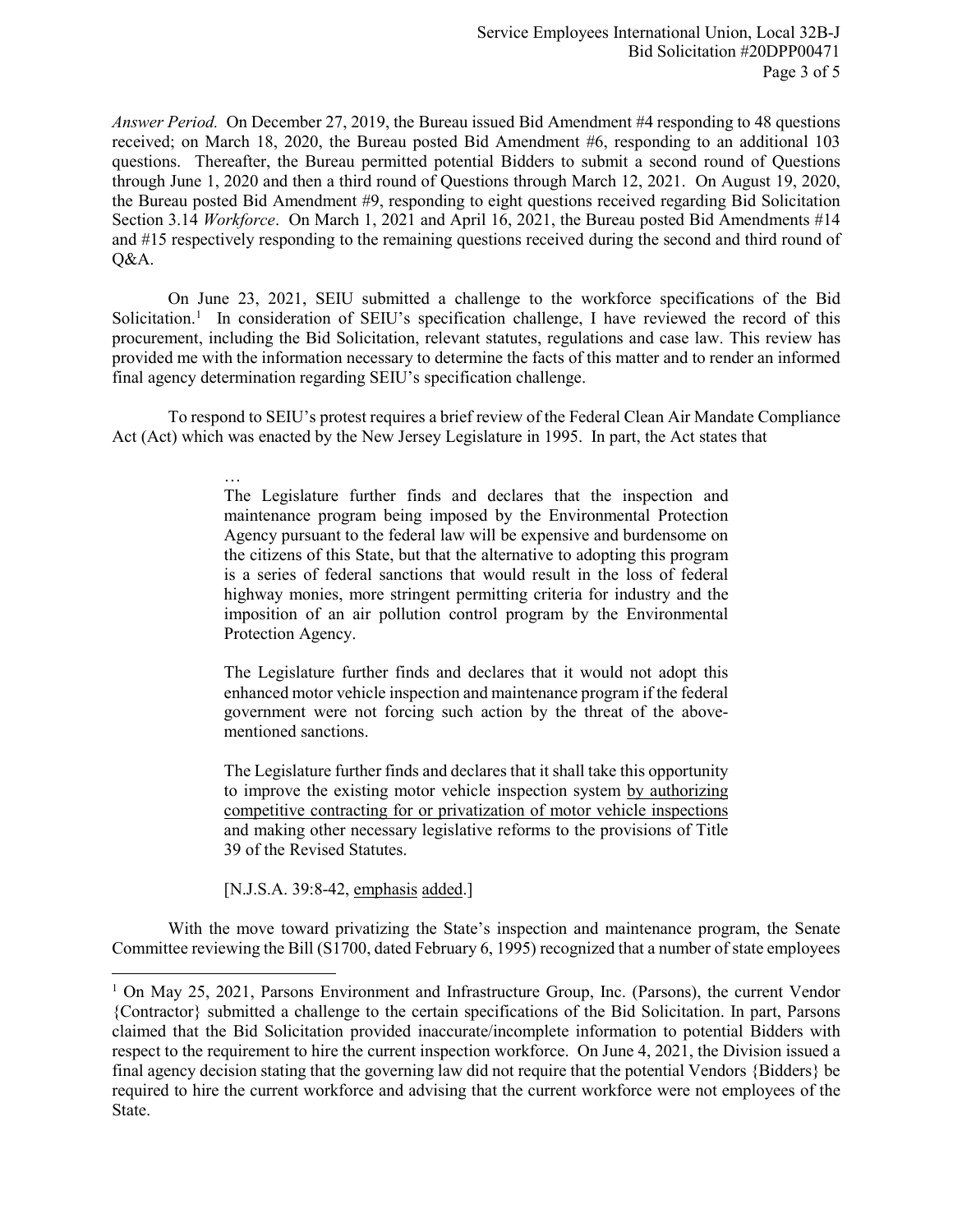could be left without jobs; and therefore, the Senate Committee substitute proposed "several contract provisions to make the program more consumer-friendly, including… offering employment to full-time DMV employees whose employment is terminated as a result of the act." See, Senate Natural Resources, Trade and Economic Development Committee, Statement to Senate Committee Substitute for S1700, dated February 6, 1995. Accordingly, when enacted, P.L. 1995, c. 112 included the following language:

> All qualified full-time employees whose employment with the division<sup>[2](#page-3-0)</sup> is terminated as a result of P.L.1995, c.112 (C.39:8-41 et al.) shall be offered full-time employment. If more than one contract for the operation of official inspection facilities is awarded, each contractor shall offer fulltime employment to a percentage of the number of such employees that is equal to the percentage of the total number of inspection lanes that will be operated by that contractor.

[N.J.S.A. 39:8-44(c)(7).]

l

As written, the Act required that the original contractor awarded a contract for privatization the State's inspection and maintenance program, offer employment to all then full time employees of the Division of Motor Vehicles. The Act did not require that any future contractor be obligated to hire the employees of any prior contractor providing the services for the State's inspection and maintenance program.

Recognizing that it may be beneficial for a newly awarded contractor to have employees on staff who are familiar with the State's inspection and maintenance program, which should help to ensure a seamless transition, the Bid Solicitation states in relevant part:

- A. To ensure an uninterrupted transition from the current inspection program to the new program, the Vendor {Contractor} should<sup>[3](#page-3-1)</sup> offer employment under the NGSystem to any qualified personnel currently employed with the current vendor prior to the Blanket P.O. effective date.
- B. In the event the Vendor {Contractor} determines it is not practicable or possible to retain any individual(s), the Vendor {Contractor} should provide a written report to the SCM documenting its best efforts along with recommendation to fulfill staffing requirements.

[Bid Solicitation Section 3.14 *Workforce*, emphasis added.]

SEIU mistakenly believes that the Bid Solicitation requires that the successful Vendor {Bidder} "offer employment under the to (sic) any qualified personnel currently employed with the current vendor" but "does not provide current employees with the right of first refusal." Accordingly, SEIU urges the State to modify Bid Solicitation Section 3.14 *Workforce* as follows:

> The most critical component to a successful centralized lane operation is a competent, experienced and well-trained workforce of inspectors and

<span id="page-3-0"></span><sup>&</sup>lt;sup>2</sup> N.J.S.A. 39:8-43 defines Division as "the Division of Motor Vehicles in the Department of Law and Public Safety;" the Division of Motor Vehicles is now known as the Motor Vehicle Commission.

<span id="page-3-1"></span><sup>3</sup> Bid Solicitation Section 2.2 *General Definitions* defines "Should – Denotes that which is permissible or recommended, not mandatory."